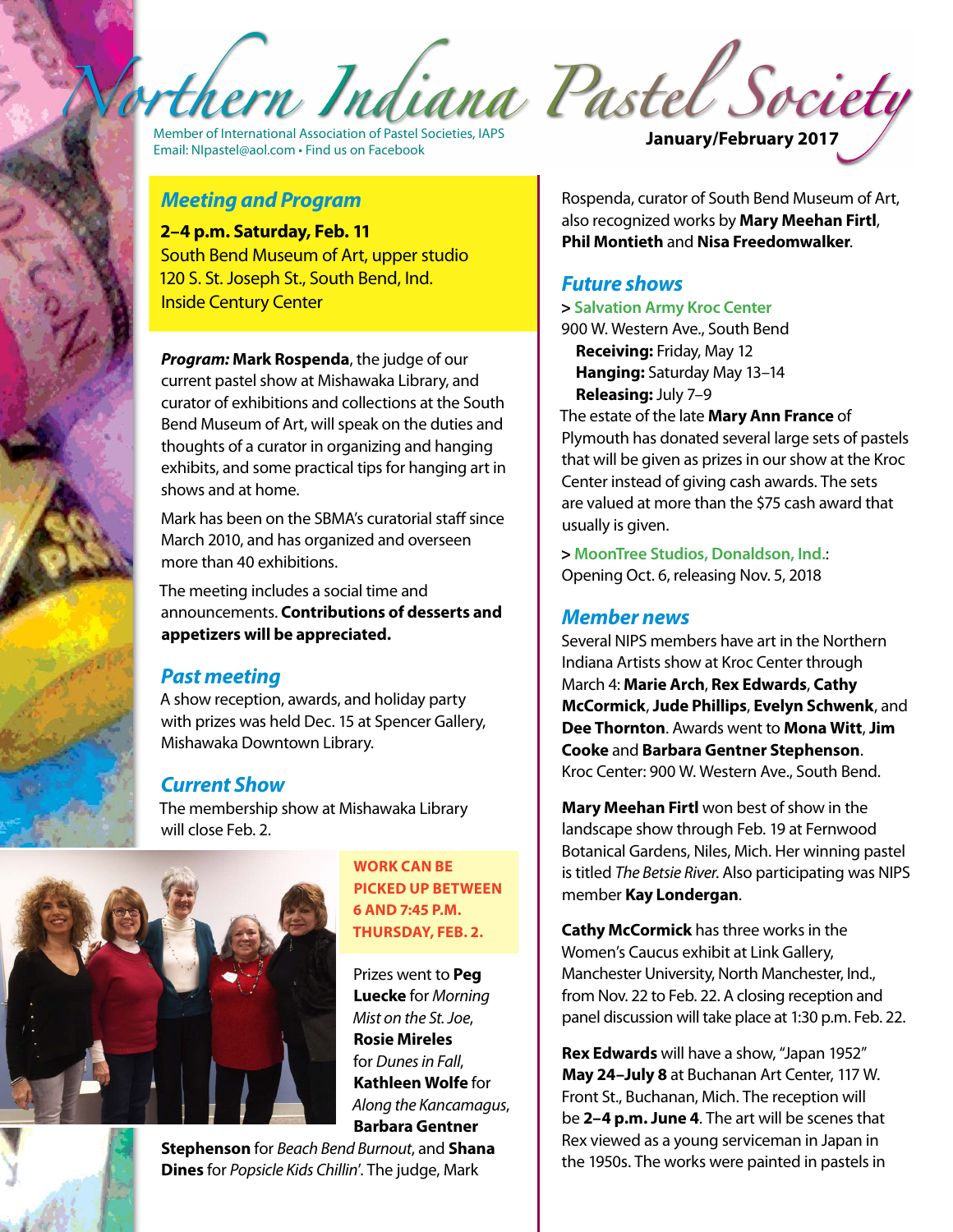recent years, from photos and memories. Rex had a show of these works during November and December in the display case at Harris Branch Library, Granger.



*Rex Edwards*

**Circa Arts Gallery** will host a show in February and March of winter scenes by members of **Cathy McCormick'**s classes. Reception is 5–9 p.m. Friday, March 3, a First Friday event in South Bend. Circa Arts Gallery, 528 East Colfax Ave. South Bend, IN 46617-2792 [circaarts@sbcglobal.](mailto:circaarts@sbcglobal.net) [net](mailto:circaarts@sbcglobal.net),<circaartsgallery.com>, 574-233-8400

### *Scholastics award*

NIPS will again award a cash prize to a young pastel artist in the 2017 Scholastic Art Awards Exhibition Feb. 3 through March 11, South Bend Museum of Art. Reception: 5:30–9 p.m. Friday, Feb. 3. Awards ceremony is Feb. 5 in Bendix Theater of Century Center. 1:30 p.m. for junior high students and 2:30 p.m. for senior high.

### *Shows to attend*

**> St. Joe Valley Watercolor Society** Jan. 29–March 26 at Jewish Federation of St. Joseph Valley, 3202 Shalom Way, South Bend. Reception 3–5 p.m. Jan. 29. <stjoevalleywatercolor.com>

**> 2017 Juried Exhibit at Carnegie Center for the Arts**, 107 N. Main St., Three Rivers, Mich., Jan. 22 through Feb. 18. Reception 2–4 p.m. Jan. 22. <trcarnegie.com>

**> Elkhart Art League** will host a spring open house and student show 2–5 p.m. Sunday, March 19 in its new location, The Depot, 131 Tyler St., Elkhart.

### *Workshops and classes*

**Phil Monteith** will teach pastel classes 1 to 4 p.m. Fridays April 7, 14, 21 at Elkhart Art League, The Depot, 131 Tyler St., Elkhart.

All levels are welcome. To request info: 574-264-1810 voice mail.

**Nancie King Mertz** will offer a UART workshop, *Pastels are Perfect for Plein Air*, July 7–9 at the Palette & Chisel Art Academy, Chicago. Enrollment: 7–12 students, beginner to advanced. Price: \$350.

**Kathleen Newman** will give a workshop, *Color and Composition in Pastel Painting*, Aug. 7–9 at MoonTree Studios, 9601 Union Road, Donaldson, Ind. \$340. [moontree@](mailto:moontree@poorhandmaids.org) [poorhandmaids.org](mailto:moontree@poorhandmaids.org) 574-935-1712.

Kathleen will emphasize design and value structure, editing information from photos to strengthen composition, and will demonstrate pastel techniques, including toning backgrounds on a variety of surfaces.

**Michael Chesley Johnson** will give a workshop Sept. 29–30 at the Art Barn in Valparaiso, Ind. Price: \$215. [artbarnin@aol.com,](mailto:artbarnin@aol.com) 219-462-9009, <artbarnin.com>

**Mark Vander Vinne** will host a critique night at 7:30 p.m. central time on the first Wednesday of each month at Chesterton Art Center, 115 S. 4th St., Chesterton, Ind.

**Drawing from the Model** is on winter break, but will resume 6:30 to 8:30 p.m. Wednesdays beginning April 5 at Buchanan Art Center, 117 W. Front St., Buchanan, Mich. Walk in; registration is not required. \$5 per session. Facilitators: **Sue Coultas** and **Shirley Roti Roti**. Info: <Buchananartcenter.org> or email at [buchananartcenter@gmail.com,](mailto:buchananartcenter@gmail.com) 269-697-4005.

Classes for the spring eight-week term begin the week of March 20 at South Bend Museum of Art, 120 S. St. Joseph St., South Bend, IN 46601; 574-235-9102; [southbendart.org.](southbendart.org)

The pastel class is 6:30 to 9:30 p.m. Tuesdays with **Cathy McCormick**. Beginners are welcome. A class for intermediate and advanced pastel painters is offered 10-noon Fridays at Battell Center, Mishawaka.

A beginning drawing class is offered Thursdays 1:30 to 4:30 p.m. at South Bend Museum of Art.